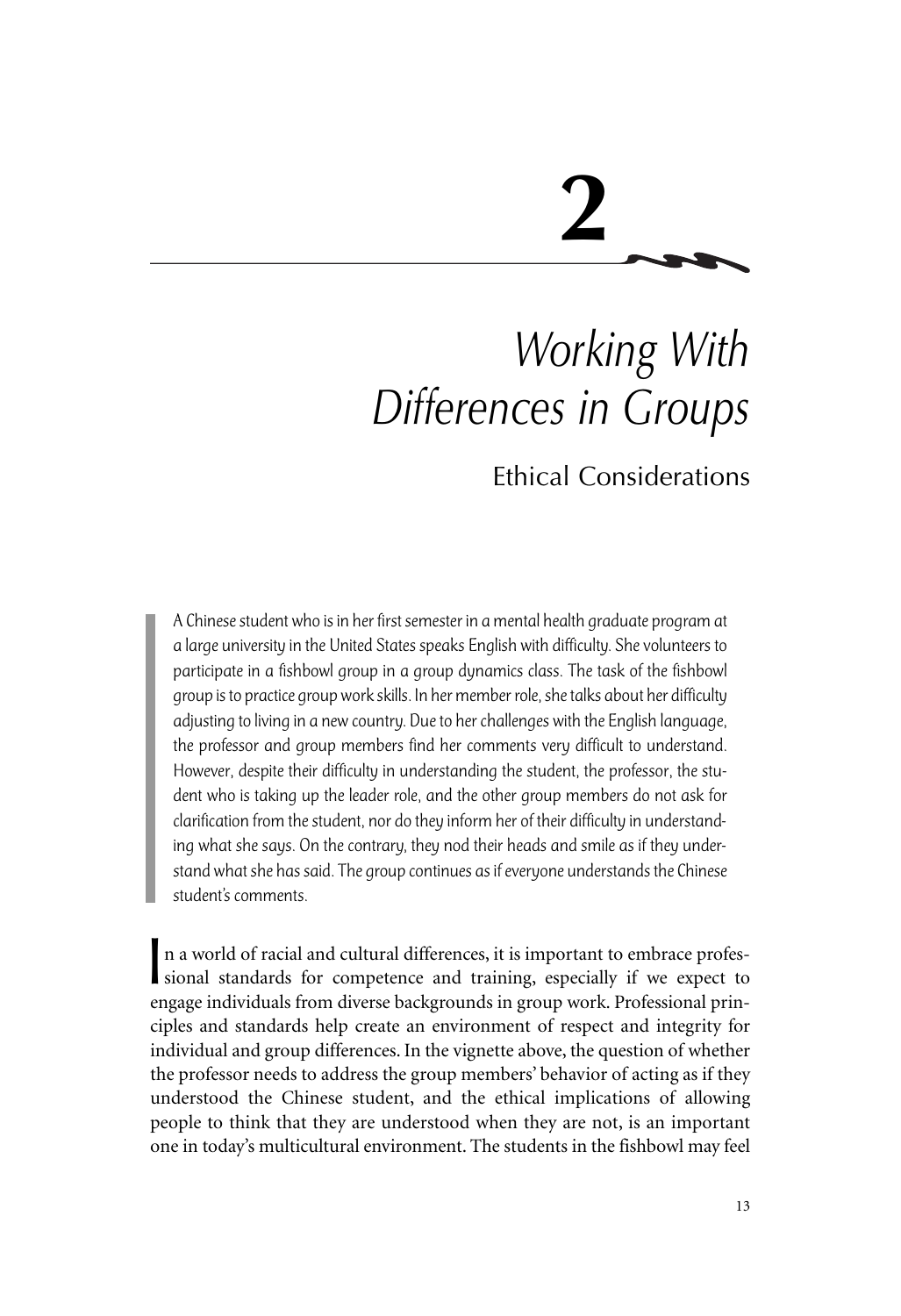uncomfortable at the prospect of stating that they do not understand what their peer is saying. The students may also feel awkward because they do not speak or comprehend the Chinese student's language of origin. Moreover, they may feel impatient with the situation and may not want to take the time to have the Chinese student repeat herself, which would serve to create an environment in which all members are working together in an effort to understand each other. The Chinese student may also feel uncomfortable and anxious about her level of fluency in English. She may also have a desire to express herself in her language of origin, and she may feel inhibited from acknowledging her feelings openly. Ethically, what does this mean for the clinical training of the Chinese student as well as the others in the class? What message is being sent to the students about the importance of engaging in authentic dialogue? In this instance, the issue of doing no harm and attending to the welfare of the student in training needs to be addressed by the professor.

# **Multiculturalism and Ethical Guidelines**

Many people from groups that have experienced marginalization and disenfranchisement are skeptical about mental health and social service providers. Sue and Sue (2008) state that clients who do not speak Standard English, have pronounced accents, or have limited fluency in English may be victimized in therapeutic environments. The group setting presented in the vignette, while not therapeutic, embraces a training model that is culture-bound, stressing the importance of a focus on self-disclosure and verbal, emotional, and behavioral expressiveness. In this case, although the Chinese student is not a client, she is, as a student in training, being marginalized by the groups' withholding information about their difficulty in understanding what she is saying, by their not being honest with her, and by their failing to help her become more aware that others outside the group may have similar challenges in understanding her (especially her potential clients, who may not speak her language). This is an incident that could easily be generalized to therapeutic group settings with international clients. The influences of immigration, acculturation, and assimilation are important to consider in this context. For example, there is a growing population of Asians, as well as of individuals from other racial and ethnic groups whose ancestors emigrated to the United States either years ago or more recently. Some of these individuals have assimilated into American culture, having both American and bicultural identities, and thus may not experience any challenges with language fluency. Others struggle with language and cultural issues.

The Office of Ethnic Minority Affairs of the American Psychological Association (APA, 1993) has published "Guidelines for Providers of Psychological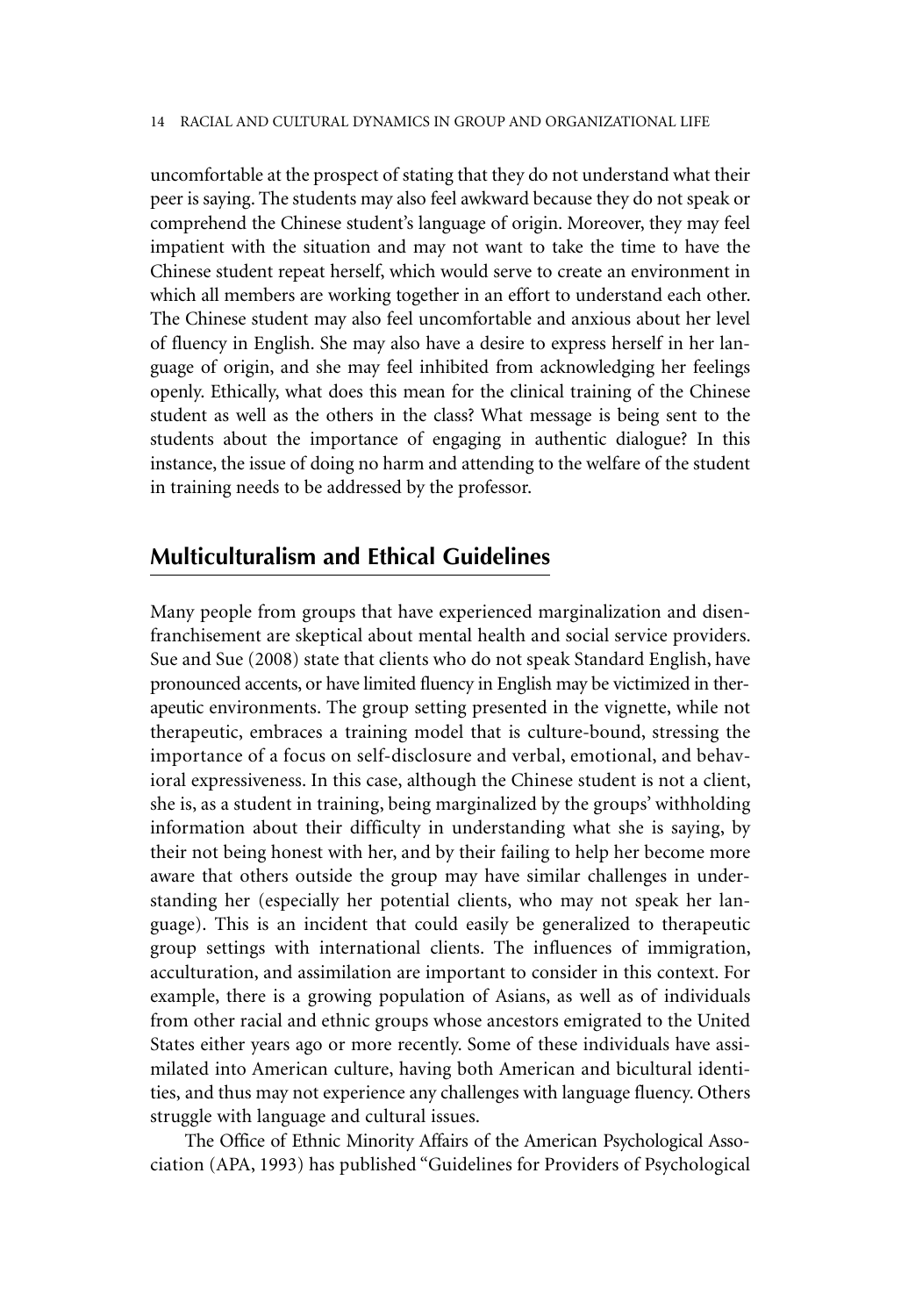Services to Ethnic, Linguistic, and Culturally Diverse Populations," which recommends that psychologists recognize and respect ethnicity and culture as significant parameters in understanding cultural differences and psychological processes regarding family, language, community, religion, spirituality, and sociopolitical issues. The Association for Specialists in Group Work's (ASGW, 2000b; http://www.asgw.org) "Principles for Diversity: Competent Group Workers" states as follows:

Issues of diversity affect group process and dynamics, group facilitation, training, and research. As an organization, we recognize that racism, classism, sexism, heterosexism, ableism, and so forth affect everyone. As individual members of this organization, it is our personal responsibility to address these issues through awareness, knowledge, and skills.

The multicultural and diversity guidelines and principles are essentially geared to promote awareness, knowledge, and skill and to limit cultural encapsulation of group workers (Sue, Arredondo, & McDavis, 1992). The term *group worker* is used by ASGW to capture the variety of ways the counseling professionals work with groups. Thus, the term is used to identify a broad group of professionals who engage in working with groups in a variety of ways that includes group counseling, group facilitation, group psychotherapy, and group consultation.

According to the "Principles for Diversity-Competent Group Workers" (ASGW, 2000b), group workers with multicultural competence have an awareness of their own attitudes and beliefs, knowledge about their own race, ethnicity, SES, gender, sexual orientation, abilities, religion, and spirituality and how these aspects of self might affect those they work with. They also seek to develop themselves through educational, consultative, and training experiences in order to help them better understand and work more effectively with groups different from their own. Group workers engage in developing an awareness of the worldviews of group members from different racial and cultural backgrounds, possess specific knowledge about the life experiences and social context of various social identity groups, and develop skills for facilitating groups across differences. Intervention strategies for working across differences include awareness and respect for religious and spiritual differences and valuing bilingualism and other languages, as opposed to viewing them as an impediment to group work. The principles also promote an understanding of social context and systems and how they affect peoples' lives, especially the hierarchies of social class and other forces that influence interpersonal and group behavior. The multicultural and diversity guidelines that have been adopted by the above organizations owe much to a group of multicultural psychologists who have worked very diligently in addressing the multicultural issues related to ethics (see Pedersen, 1995; Sue et al., 1992). Pedersen (1995)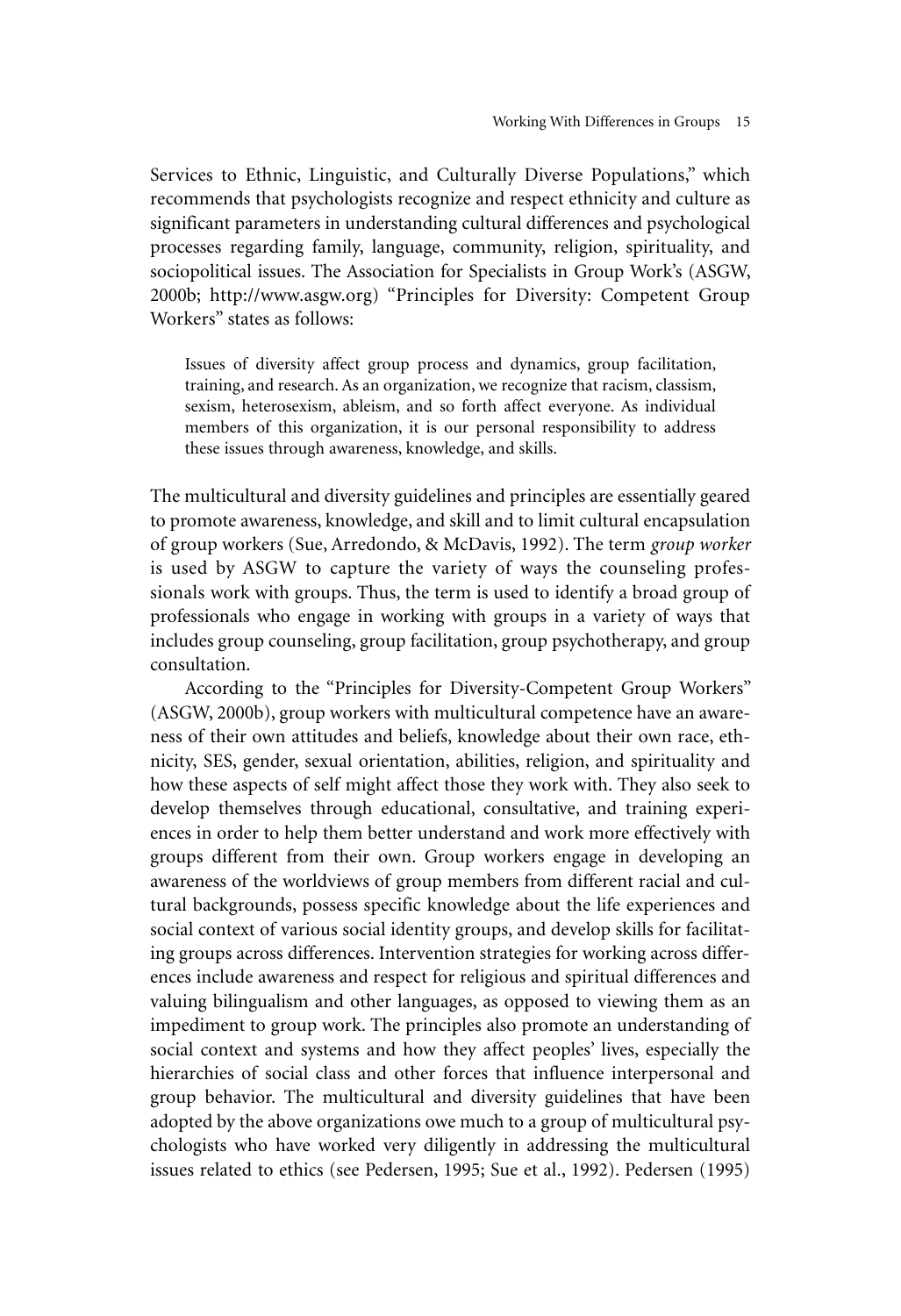#### 16—RACIAL AND CULTURAL DYNAMICS IN GROUP AND ORGANIZATIONAL LIFE

addressed some of the weaknesses of the ethical principles, such as their bias toward the individualistic perspective, the pull for minorities to adapt to majority cultural standards, and the assumption of "one size fits all" (p. 45).

The A. K. Rice Institute for the Study of Social Systems (AKRI), the organization that founded the group relations model in the United States, describes its mission and purpose as a national educational institution for the advancement of the study of social systems and group relations. It seeks to deepen the understanding and the analysis of complex systemic, psychodynamic, and covert processes that give rise to nonrational behavior in individuals, groups, organizations, communities, and nations (www.akriceinstitute.org).AKRI has implemented a set of competencies for consultants in group relations conferences that offer some guidelines appropriate for a broad spectrum of group work professionals. The first phase of competencies indicates whether a person has basic observational skills that serve as a foundation for group work: "(1) Demonstrates general curiosity about what is happening in the group-as-a-whole; (2) Demonstrates the capacity to accept the experiences of others to be as valid as his/her own; and (3) Demonstrates the ability to be reflective and self-examining" (AKRI, 2003). In the second phase of training, the trainee is expected to develop additional competencies that require more in-depth ability to examine unconscious processes and to demonstrate an ability for self-containment of one's own emotions so as to distinguish the difference between self, the group's emotional state, and that of the surrounding environment. Developing the competence to demonstrate a reflective ability to self-examine in role and to own mistakes in front of group members and staff associates is an important skill to acquire. Demonstrating this level of competence shows that an individual can take risks, make mistakes, and recover in a professional manner when working with diverse group members. Developing the capacity to recognize that each individual holds or expresses some aspect of the group-as-a-whole and that the group operates in the context of a broader societal level grounds events in the social, political, and economic context of experience and can be a crucial factor when working across differences.

In this chapter on ethics, we join Brabeck and Ting (2000) in calling for a mandate for creating fair and ethical structures in groups and organizations that ensure that all people are cared for attentively so as to nurture the potential of each group member. For those who are group workers with racially and culturally diverse groups, the issues of power in the context of the group and the broader society, levels of acculturation, and racial identity development can influence behavior that could unintentionally or intentionally do harm to members (Frame & Williams, 2005). Working with subtle and intense racial and cultural dynamics that can surface in multicultural groups can create some challenges to the personal morals and cultural values of the group worker,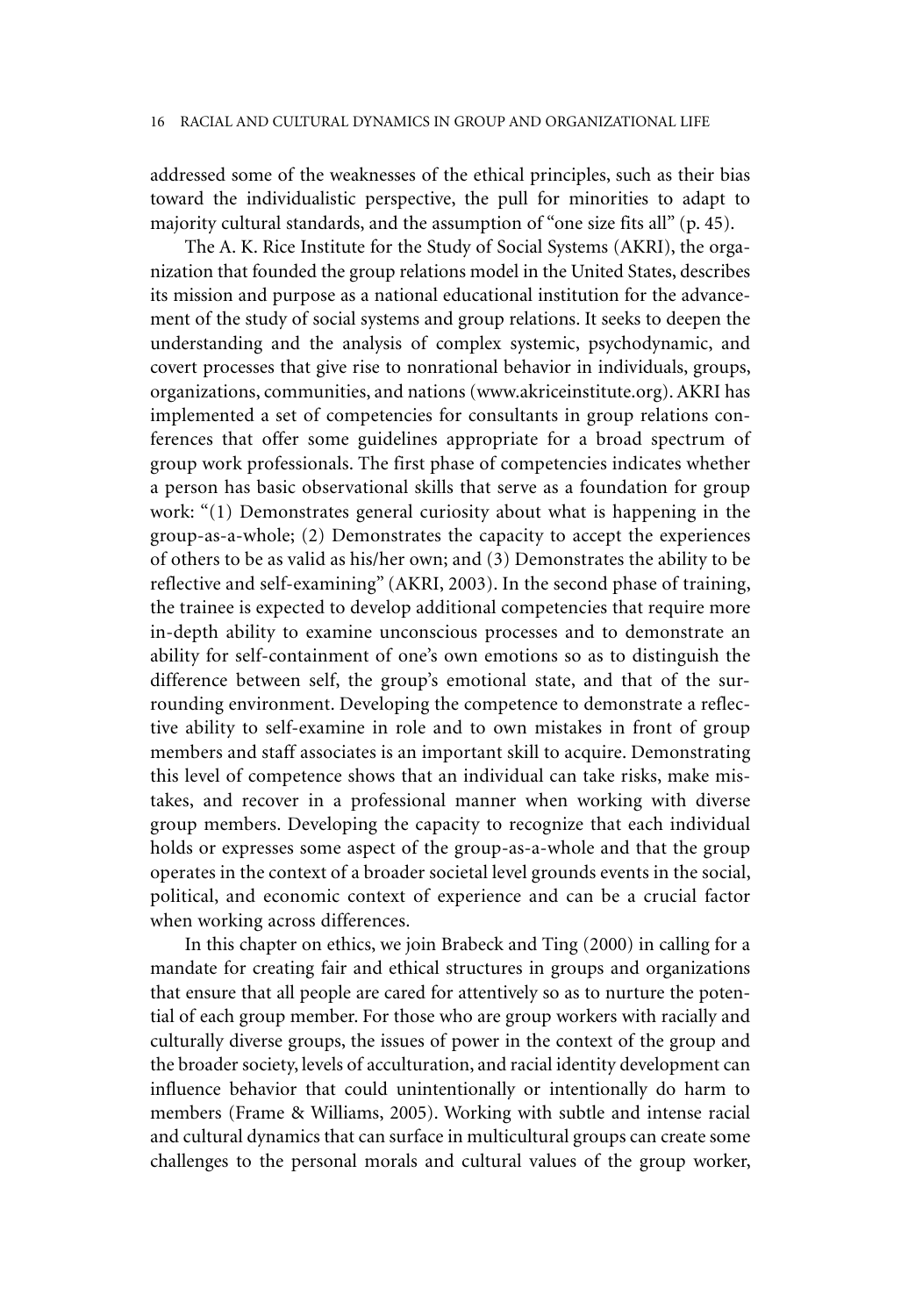especially when the clients' worldviews are very different. Ethical codes outline expectations for professional behavior, and in most cases there can be serious consequences for not adhering to them. For example, licensed professionals can risk losing their license, while others could face expulsion from professional organizations. There are potential legal ramifications for inappropriate behavior as well. We live and work in an increasingly multicultural world, and it is crucial that group workers develop awareness, knowledge, and skill in working with members from different racial, ethnic, and cultural backgrounds. Due to the complexity of multiple factors in multicultural groups, competency in working with differences is a dynamic process that requires practice and openness to different worldviews and behaviors that at first may seem unfamiliar and very different to the group worker and, possibly, to other members in a group.

We also concur with Ridley, Liddle, Hill, and Li (2001), who state that the process of "making ethical decisions in multicultural counseling and therapy is a professional's multicultural responsibility" (p. 176). The authors define *multicultural responsibility* as a "fusion of personal and professional commitments to consider culture during all ethical encounters" (p. 176). They outline five criteria for the attainment of multicultural responsible ethical assessment and behavior for all mental health professionals: (1) examining one's philosophical assumptions about culture and ethics and making these assumptions explicit, by, for example, identifying racial stereotypes and biases within oneself and considering how these assumptions affect interactions with clients; (2) examining alternative philosophical assumptions that one may hold about culture and ethics, for example, becoming more knowledgeable about racial and feminist theories; (3) increasing one's understanding of the ways that culture is always relevant in counseling and therapy; maintenance of this view may help the practitioner to recognize the salience of cultural issues in the therapeutic relationship; (4) developing complex and creative thinking skills about multiculturalism and ethics, as opposed to more rigid or inflexible problem solving; and (5) making an emotional investment in multicultural responsibility that would take precedence over intellectual or professional investments.

Most professional organizations have established codes of ethics that are available on their Web sites. Those organizations most relevant to group workers doing counseling, psychotherapy, consultation, facilitation, coaching, teaching, and research are the APA, the American Counseling Association (ACA), the National Association of Social Workers (NASW), and the American Association for Marriage and Family Therapy (AAMFT). The ASGW, a division of ACA, developed a set of best-practice guidelines (ASGW, 2000a), in addition to their "Principles for Diversity: Competent Group Workers" (ASGW, 2000b), which provide critical information for practitioners and scientists.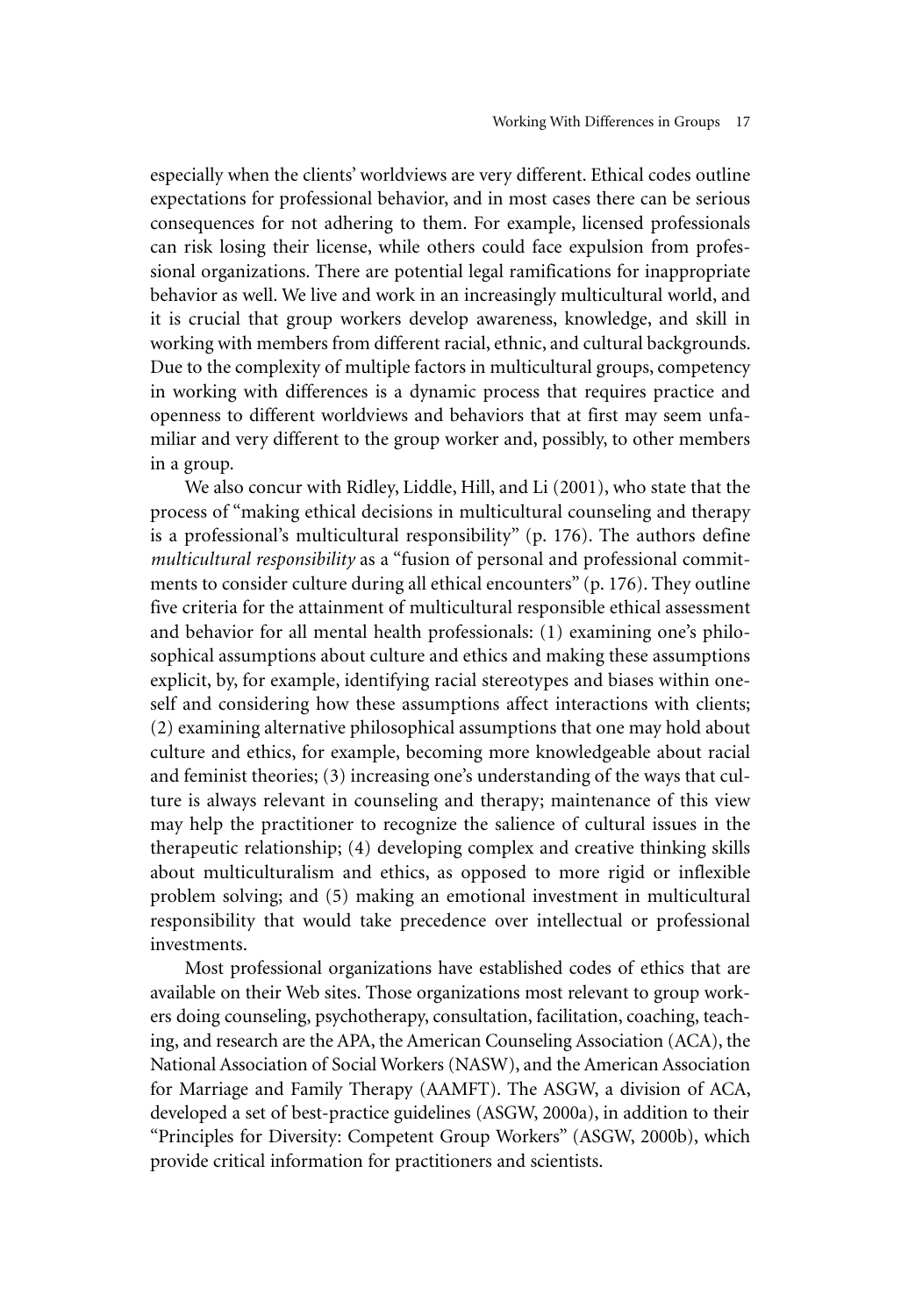# **Principles of Ethical Behavior**

Ethical codes are based on moral principles of behavior that are geared to protect the welfare and rights of the client. There are five principles that provide the foundation for the ethical codes: beneficence, nonmaleficence, autonomy, justice, and fidelity (Kitchner, 1984; Welfel & Kitchner, 1999).

*Beneficence* refers to promoting the welfare of the individuals and of the group-as-a-whole. Promoting the welfare of others requires some awareness and knowledge about who the members of the group are. It also requires some knowledge about the historical relatedness of the subgroups represented by members and how the boundaries between these groups have been managed, as well as some awareness about the effect of these experiences on the current socioeconomic and political context of general life circumstances. Being aware of the social context creates awareness of its impact on individuals and their relatedness to others and allows the group worker to provide services for the betterment of each member and the group-as-a-whole.

*Nonmaleficence* refers to avoiding situations that could potentially harm others as well as doing no harm to others. When group members come from diverse backgrounds, there is the potential for unintentional behaviors related to attitudes and to beliefs and feelings about self, one's identity group, and other members from different racial and cultural groups to impede group processes. Recent work conducted by Sue et al. (2007) on *racial microaggressions*, a concept that describes "daily verbal, behavioral, or environmental indignities, whether intentional or unintentional, that communicate hostile, derogatory, or negative racial slights and insults toward people of color" (p. 273), suggests that group workers who are not aware of potential biases inherent in them and others in society may, along with members of the group, act as perpetrators of microaggressive behavior toward people of color as well as those from other stigmatized or disenfranchised groups.

*Autonomy* refers to being respectful of the right of others to make their own decisions about life choices. For group workers, this means that we are aware and respectful of the different forms of verbal and nonverbal expressions of group members from different racial and cultural backgrounds. For example, lack of eye contact and silence in a group are not necessarily acts of avoidance and resistance or a power ploy to obtain attention. Members have a right to make choices that are grounded in their own cultural traditions and that may be very different for the group worker and other members. For instance, some cultures view direct eye contact, particularly with those in positions of authority, to be rude and/or inappropriate. Moreover, some cultures do not value verbalizations as highly as, for example, American culture does. Emotional expressiveness, which is often the goal of individual and group counseling, may also be viewed as taboo in some cultures that value restraint of strong feelings (Sue & Sue, 2008).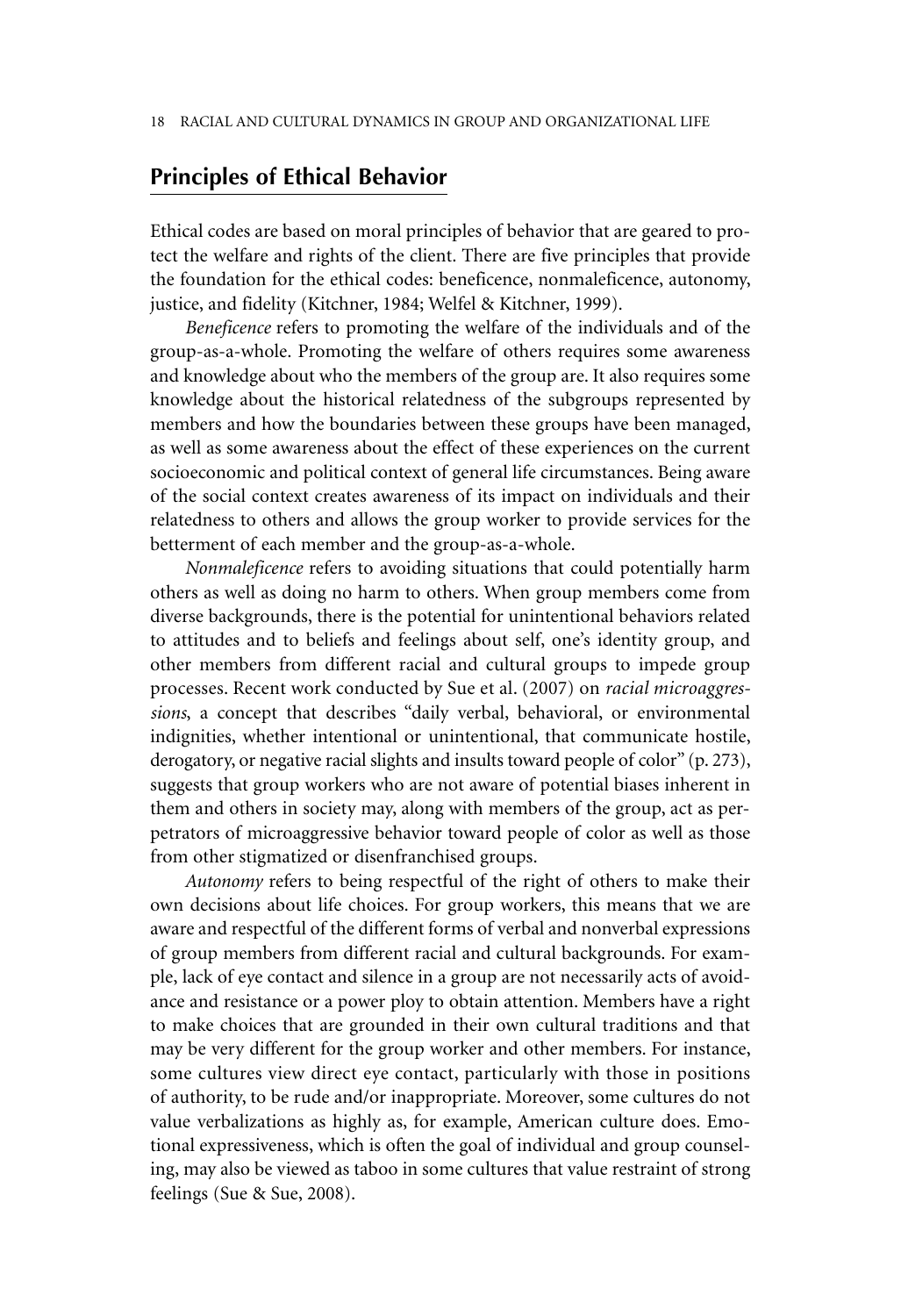*Justice* or fairness refers to treating members fairly. It requires a balancing of member interests in a manner that is clearly defined. For group workers, this involves acknowledging the context of power and the reality of privilege in many different forms (e.g., white privilege, gender privilege, social class, ethnic, heterosexual, age, etc., given the social context of the group) and how they affect the work and behavior of the group.

*Fidelity* or "being faithful to commitments" and the capacity to be loyal to one's words and promises create trustworthiness in the group worker's relationship with group members (Welfel & Kitchner, 1999, p. 135). Group members from different social identity groups often scrutinize the leader for signs of credibility. Credibility is related to how the role is taken up in terms of authority, consistency of behavior, identity, and SES (Sue & Sue, 2008). The skill of the group worker in demonstrating awareness of racial and cultural issues as well as knowledge about the historical relatedness of the groups represented by members will be observed and taken up quite seriously by members. Individuals from minority groups are usually very conscious of this but may not feel comfortable speaking about it in a group. The skill for group workers lies in the ability to hold on to the knowledge they acquire during the life of the group until they learn more about who the individual members are and how they may or may not be affected by their respective group identities. For example, a consultant in a small study group acknowledged the differences among members in a general sense but did not speak to any specific differences. The mention of the differences opened an avenue for a Jewish man in his 50s to speak to the tension he felt toward a young woman in the group who proudly claimed her German nationality. The young woman was surprised; the Holocaust and Germany's role in it was not something that had been talked about much in her family or community. She was more concerned about age than ethnic differences or historical relatedness between groups and individuals. In these types of group scenarios, the group worker's awareness, knowledge, and comfort level in working with differences helps create an environment that will enhance open, honest discussions and fidelity in the group.

# **Ethical Issues in Group Work**

Some of the ethical issues most prominent in multicultural groups are training, role clarity and values of the leader, dual relationships, informed consent, and psychological risks to members.

#### TRAINING

Over the past 20 years, professional organizations such as ACA (1995) and APA (2002) have implemented guidelines specifically geared to develop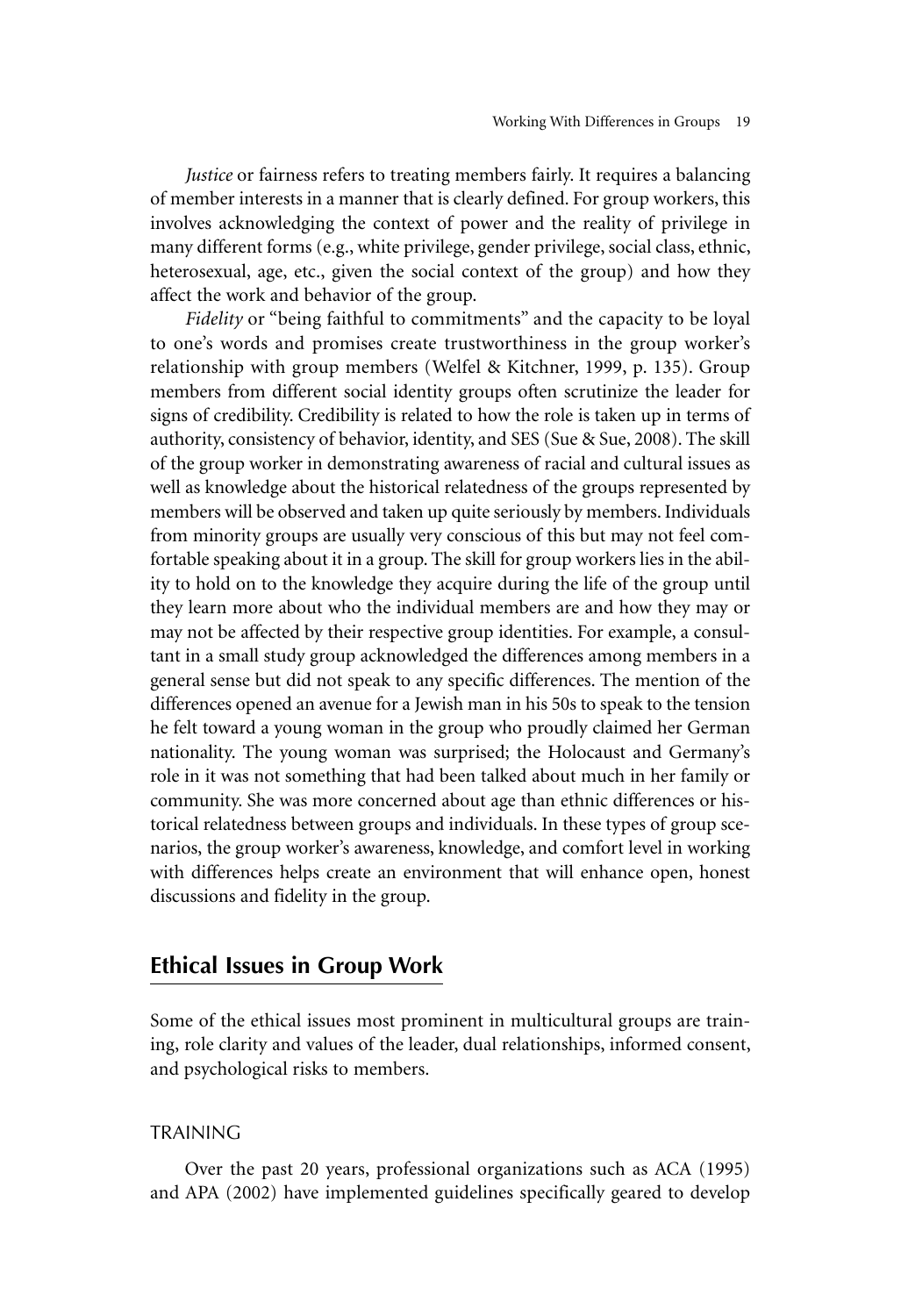multicultural competence among counselors and psychologists. One of the criticisms of the ethical codes is that they impose one set of behaviors of the dominant culture on all groups with no regard for diverse cultures (Pedersen, 1997). This focus on one set of behaviors can lead to cultural encapsulation where reality is defined in a one-dimensional perspective and the multiplicity of cultural values is ignored (Pedersen, 1997; Wrenn, 1985). Multicultural guidelines call for group workers to develop awareness and knowledge of their own racial, ethnic, and cultural selves as well as that of their client population and to demonstrate skill in working effectively with attitudes and stereotypes that might lead to discriminatory or biased behavior (Sue et al., 1992). These guidelines were an important step in recognizing the need for a multidimensional perspective when working with multicultural populations.

AKRI competencies for group relations consultants pay attention to the covert and unconscious aspects of behavior (Hayden & Carr, 1993). From a group relations perspective, the professional working competently with diverse groups is (1) curious about others; (2) has the ability to self-examine and to reflect on their own behavior as well as that of others; (3) is able to acknowledge his or her own mistakes publicly when necessary; (4) is aware of power differentials related to social identity factors that exist in groups, organizations, and the broader societal context; (5) is able to maintain a professional role and work within the boundaries of the stated task of the group when confronted with both positive and negative reactions from others; and (6) has an understanding and appreciation for the complexity and range of unconscious processes (AKRI, 2003).

When group members come from diverse backgrounds, there is the potential for unintentional biased behaviors related to attitudes, beliefs, and feelings to affect group dynamics. The group worker needs to be aware of their biases and open to confronting other possible biases that may be stimulated by group membership. Issues of oppressed versus oppressor or victim versus victimizer in the group can stimulate unresolved feelings in the group worker and make it difficult to work in a fair and just manner for the group-as-a-whole. It is the group worker's role to be aware of intergroup characteristics such as boundaries, power, affect, and belief systems that members hold about their own group and other groups and to be open to exploring these aspects within themselves before working with others.

Training for diversity-competent group workers requires both didactic and experiential learning formats. The authors of this text believe that creating experiential learning opportunities allows students and/or trainees to actually experience the application of theoretical concepts and to make conscious decisions about future practices in similar situations. Experiential learning also helps those in training to identify blind spots that could keep them culturally encapsulated. Internal exploration of the self in the group relations conceptual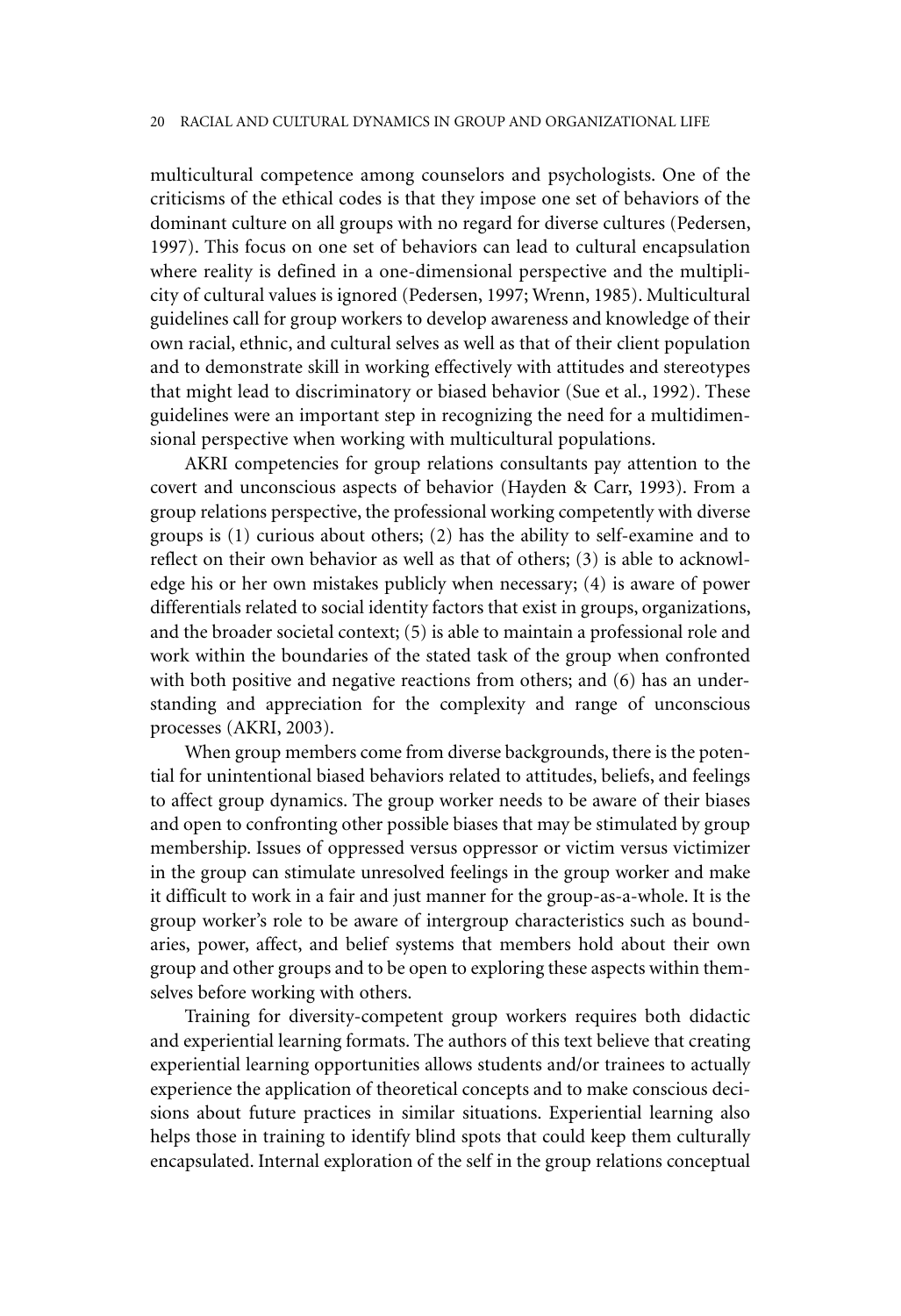frame requires awareness of your racial ethnic identity attitudes, perceptions, and stereotypes about your own group and others. It also requires emotional exploration of unconscious feelings that affect behavior unintentionally. According to the AKRI Training Competencies (AKRI, 2003) there are three competencies that focus on internal work for the group consultant. First is the ability to work with unconscious processes in self and the group, and second is the ability for self-containment of emotions, to "hold still long enough" in order "to identify and feel along the boundary between what resides in the group and the environment and what resides in one's self" (p. 3). The third competency is the ability to examine one's professional role in a reflective manner in front of group members and the staff one is working with, while retaining or regaining one's professional role. Experiential learning can greatly enhance the development of these competencies for student trainees.

Competent group workers learn to track their own behaviors as well as the behaviors in the group, being mindful of who said what, when, and how; the pattern of verbal and nonverbal communication; the tone of the group; and what all of this has triggered for the individual group worker emotionally. Group workers monitor their own feelings as they work with the group. When conducting a group with members from different racial and cultural backgrounds, it is important to track events in terms of the specific identity groups while remembering that personality as well as racial-cultural factors are at play in the group. For example, the authors of this text come from working-class backgrounds. In working with people from middle- and upper-income backgrounds, our own social-class origins may trigger a multitude of feelings, including those of inadequacy regarding access to educational and economic resources. Continued self-exploration has helped us acknowledge the irrationality of these emotions, given the status of our present privileged positions as academics and organizational consultants; it has also helped us to be aware of how these dynamics could affect our work with the groups that we teach and/or consult to. When group workers are able to self-contain emotionally and to engage in self-examination, they increase their capacity to distinguish between the projected material of the group and their own projections that may be related to countertransference and/or unresolved issues that need to be worked on in personal therapy and/or professional supervision.

#### ROLE CLARITY AND LEADER VALUES

Clarity of roles and leader values help to create clear boundaries for engagement of the group. This is important, as "one's own identity and history affect one's work as well as calling forth particular fantasies and projections from others in a group context" (AKRI, 2003, p. 3). When group workers have an understanding of their own identity and history and what it might represent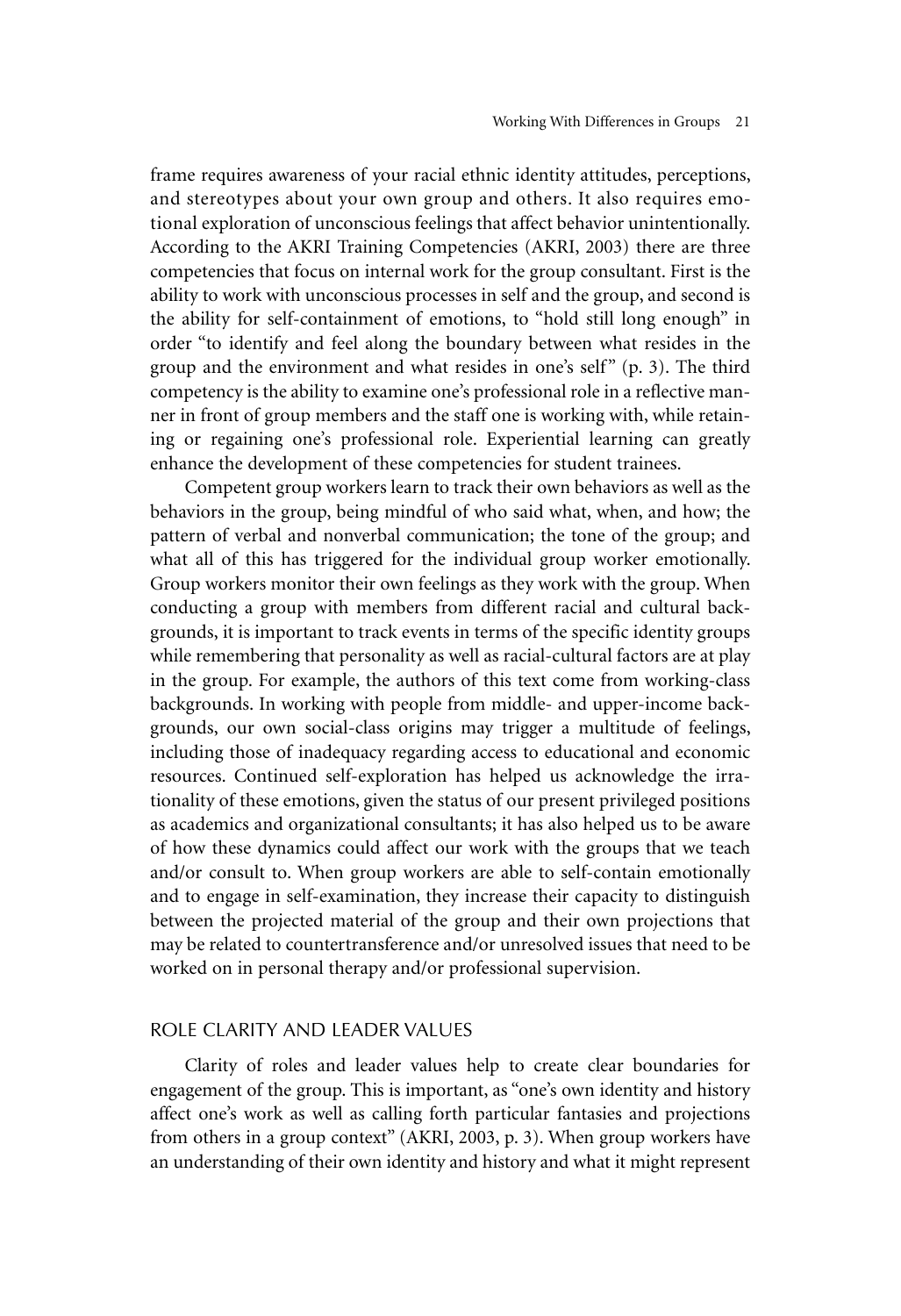for those in the group, they can be more in touch with the emotional state of the group. Becoming aware of one's multiple identities, internalized messages about the social identity groups, and cultural values that one may hold will help individuals take up their professional roles more effectively. At times, group workers may need to acknowledge their own values in service of making the group members aware that one of the tasks of the group is to explore group members' values, attitudes, and belief systems for the group to make more informed choices (Corey & Corey, 2006).

The group worker's role and values may be influenced by the power attributed to their role by the group members and by their personal identity. Thus, the race, ethnicity, gender, age, sexual orientation, and religion (when obvious or when the information is provided) of the individual may influence how he or she takes up the role of group leader, especially in certain contexts. Some of the questions that group workers might ask themselves are "Is my role as facilitator or leader congruent with the group members' social identities?" and "How secure am I in taking up my work role, given my own social identity?" Lack of clarity or ambiguity of role and authority experienced by the group worker will be observed by the members, consciously and unconsciously, and will have an impact on the work of the group.

The perception of roles associated with class, race, and gender is a part of the socialization process for many individuals. Our perception of role is something that exists for both the group worker and the group member. Group workers are responsible for maintaining their role, which allows members to have an opportunity to try different roles. In doing this, the group worker provides a sense of consistent containment for the group. Different cultures attribute different values to role. Thus, in certain cultures, the role of the leader is perceived as the ultimate authority, someone who should not be challenged, while in Western cultures, challenging someone in authority is acceptable behavior. Age, gender, and social status, as they relate to authority, are also valued differently in various cultures.

Group workers should have some clarity about their own cultural values. The model presented by Kluckhohn and Strodtbeck (1961) is a useful framework for understanding individual and group differences. They provide four dimensions of human relations: time focus, human activity,social relations, and people/nature relationships. Different cultural values are associated with each of these dimensions. Thus, some cultural values are oriented to focusing more on the past, while others are more present or future oriented. Some cultures value human activity as just being or being and becoming, while others are more action oriented. In terms of social relations, some cultures value lineal or hierarchical relations, while others are more collectivist or individualistic. Perceptions of the leader role may vary according to members' cultural values. For example, members whose values are more lineal may feel more uncomfortable questioning the role of the group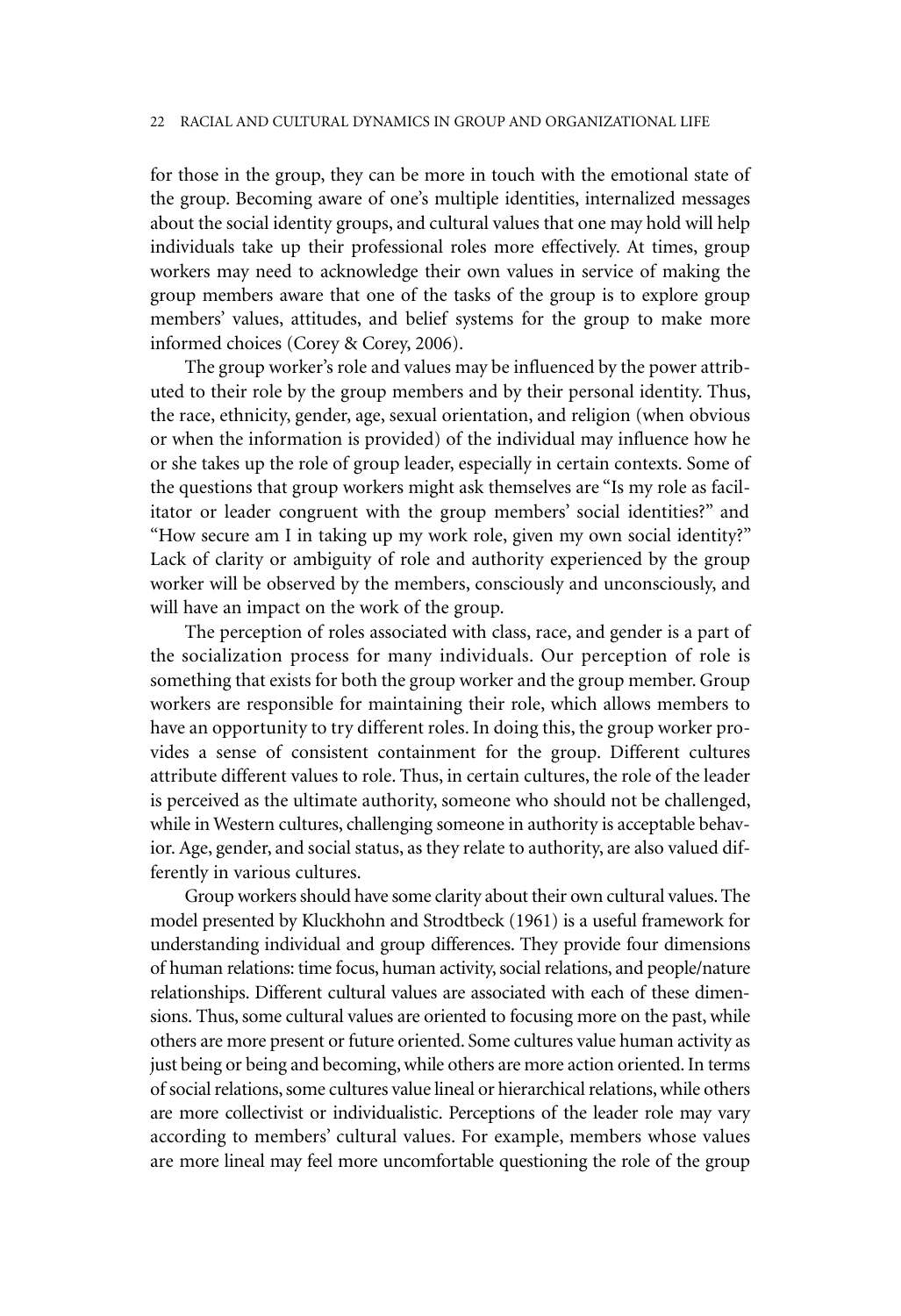worker, and those from collectivist cultures may have a strong sense of duty interpersonally and may tend not to question role. It is therefore important for group workers to be aware of their value orientation regarding these dynamics and how their beliefs will influence their work with a diverse group of members. Pedersen (1997) suggests that a major concern is unwillingness on the part of mental health professionals to acknowledge that in most instances the majority cultural values are imposed on minority clients. The favoring of the dominant culture allows for cultural encapsulation of group workers and will limit their ability to empathize and understand the cultural values of group members from diverse backgrounds.

#### DUAL RELATIONSHIPS

*Dual relationships* refers to the importance of maintaining role and boundary between the group worker and the group members. Group workers are warned to avoid dual or overlapping roles, to separate personal and social roles from professional ones. Group workers have a fiduciary obligation to recognize group members' emotional vulnerability (Welfel, 2002). Members of a racial and culturally heterogeneous group may perceive the role of the group worker differently. The role of group worker is one that carries a status and power different from that of group members. The group worker usually has the power to determine who stays in the group, sets the time and place of meetings, and provides and ensures the group a safe enough environment in which to work. If the group worker develops personal relationships with one or several group members outside the group, it could jeopardize the safety and trust needed for successful group work.

Another concern of dual relationships in academic settings is the requirement for students to participate in experiential groups led by educators as a part of their course work. This is a situation that could involve a conflict of interest because students may feel vulnerable about their participation due to the authority of the professor to provide an evaluation and a course grade. This conflict can be resolved by (a) employing post-master's students to lead experiential groups,(b) using a blind-grading system,(c) requiring students to participate in external groups, or (d) using "fishbowl" training techniques, where students co-lead and the instructor observes and helps to process group dynamics (Gladding, 2003).

#### INFORMED CONSENT

Informed consent, according to the "Best Practices Guidelines" (ASGW, 2000a), involves providing information on the nature, purpose, and goals of the group; the services to be provided; the roles and responsibilities of leaders and group members; and the qualifications of the leaders to conduct the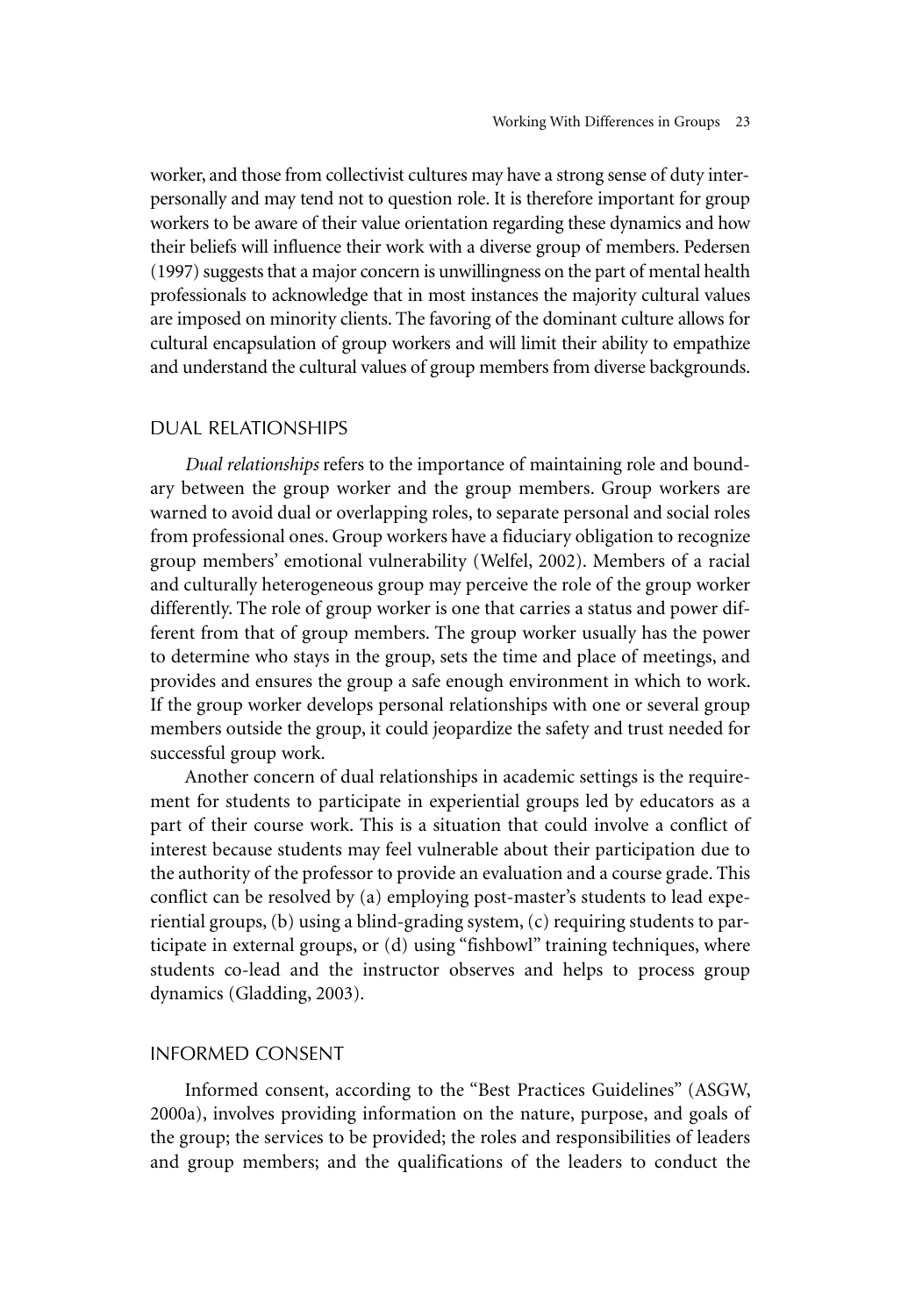group. Those who participate in therapeutic and educational groups need to be well-informed so that they can make informed choices about their participation in the group. Since groups can be quite challenging emotionally, it is important that potential members have a clear idea of what is expected of them. Members need to be informed about the ambiguity and complexity of groups, since it is impossible to anticipate the course of the group's work (Lakin, 1999).

When working with individuals who are inexperienced or who have never done group work, it is important that they receive instruction in a respectable manner, in language that is appropriate to their level of understanding. It is important to inform prospective group members about what will happen and how they will know that they are improving and/or learning from the group experience, as well as the consequences of being absent or not participating.

#### PSYCHOLOGICAL RISKS

Learning about self in the context of a group can be exciting but challenging. Corey and Corey (2006) describe five potential psychological risks of therapeutic groups: self-disclosure, scapegoating, confrontation, maintaining confidentiality, and inadequate leadership. In this chapter, we have discussed these risks and modified them for working with racial and cultural differences. In diverse groups, vulnerability could be related to the power differential that exists between the group members and the historical relatedness of the various social identity groups represented, especially when these identities are salient to the experience of the members. Group members, whether they care to or not, can be perceived as representative of one or multiple social identity groups, with some being more salient than others, given the context of the group. Power differentials and histories of warring groups, ethnic cleansing, enslavement, the Holocaust, and religious conflicts can create tensions between group members and make it difficult to self-disclose. These types of challenges can lead to certain members being targeted as scapegoats within the group. Under these circumstances, confrontation can be more difficult or may be experienced in more threatening ways. Members may feel compelled to discuss their experiences outside the group with members of their own identity group so as to receive more support and empathy. These potential psychological risks require the group worker to be skilled in working with differences.

1. *Self-disclosure:* Self-disclosure is essential in groups because it creates a cohesive atmosphere where members can share personal information and learn that they are not alone with their feelings (Yalom, 1995). However, members should receive guidelines about appropriate types of self-disclosure and assistance in determining what to disclose and when self-disclosure is facilitative to the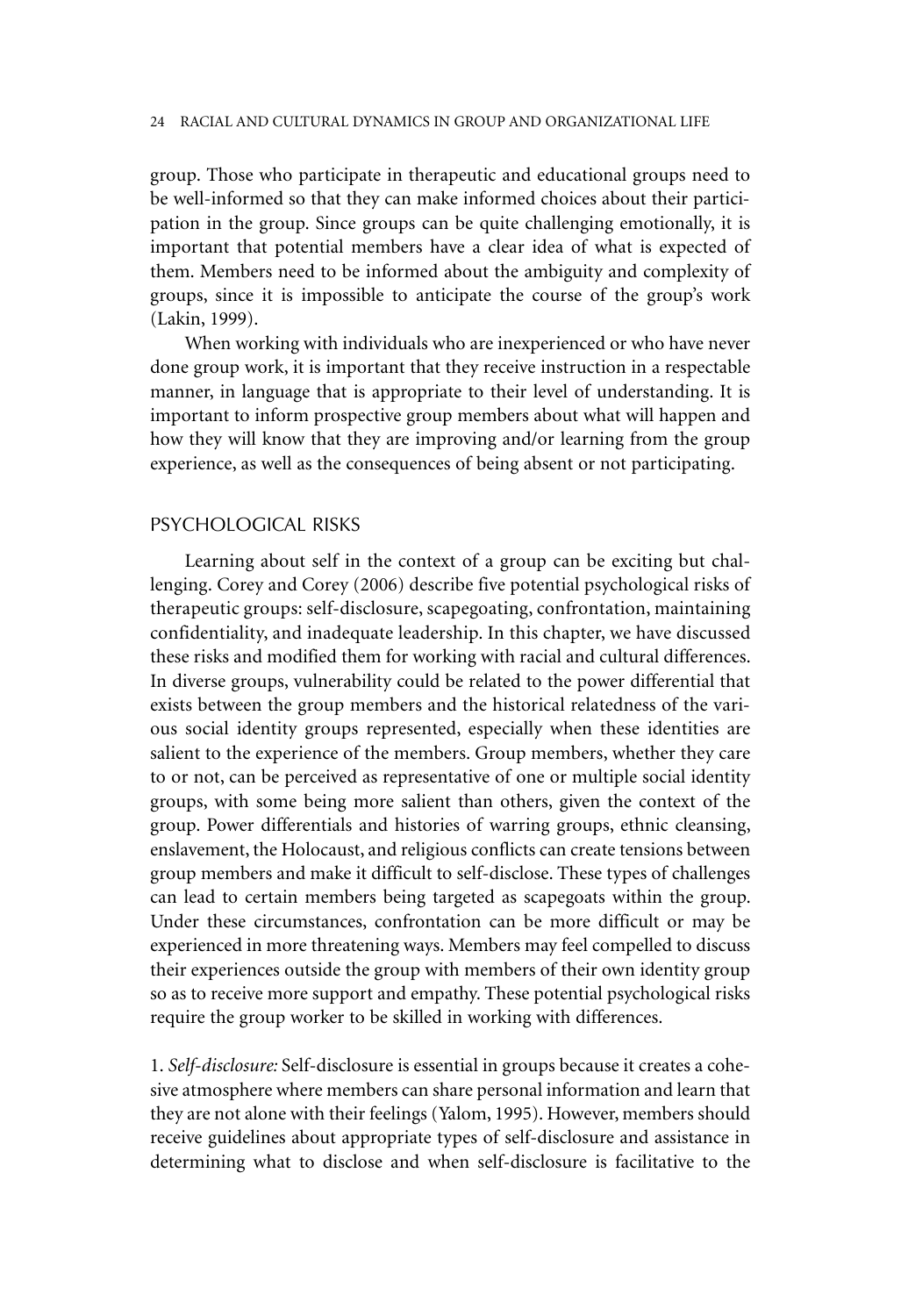group's process and development (Corey & Corey, 2006). Members of minority groups who have experienced discrimination and racism may be less open to self-disclosure in mixed-race groups. The continued experience of racial microaggressions, as described by Sue et al. (2007), may make it more difficult for individuals who may fear experiencing pain and disappointment. The group worker's awareness and sensitivity to group members' anxieties about the potential risks of self-disclosure in cultural contexts will allow them to work at creating a safe enough environment for all member self-disclosures.

2. *Scapegoat:* This is a form of destructive role differentiation in groups where one member is targeted as being the holder of negative and undesirable attributes. In a biblical sense, the scapegoat represents the sins of the tribe and must be sent into the wilderness for atonement (Wells, 1990). For example, in a small study group that consisted of about half black and half Asian members, two of the Asians were men (all the black members were women), one a young student, the other a mature mental health professional. During the group sessions, there was tension between the Asian and black women as they struggled for power and leadership in the group. The younger Asian man became the scapegoat in the group due to his behavior of saying things that the other members may have felt but were too embarrassed to say. For instance, he questioned whether the African American women could identify with Africa only as a continent, not as many countries with specific and diverse cultural values. In saying things that the others members found difficult to say, this member represented the bad parts, the competition and anger, of the other members. He seemed to willingly take up the role and then informed the group that he was aware that they were making him their scapegoat.

In racially mixed groups, the risk of those who belong to minority groups that are stigmatized due to race, social class, religion, sexual identity, or physical challenge is to become the target and/or the representative of otherness and negativity in the group. In another small study group, a Latina became the scapegoat in the group when she refused to participate verbally. The other members reacted negatively to her silence and eventually began to blame her for the group's difficulty in moving along. Her affect indicated that she seemed to enjoy the attention she received from the other members, and she continued to be silent in the small group. In the small study group, this woman seemed to hold the unspeakable, unmovable, angry parts for the group. However, during the large group sessions, a group setting that often seems more challenging for members to speak in, she spoke regularly. The scapegoat can be a necessary part of group development and member interaction. However, when behavior toward the individual who is being scapegoated is allowed to escalate, it can be dangerous to the survival of the group, primarily because it isolates the negative feelings in one member. It is the responsibility of the group worker to help the members identify scapegoating behavior, primarily by acknowledging that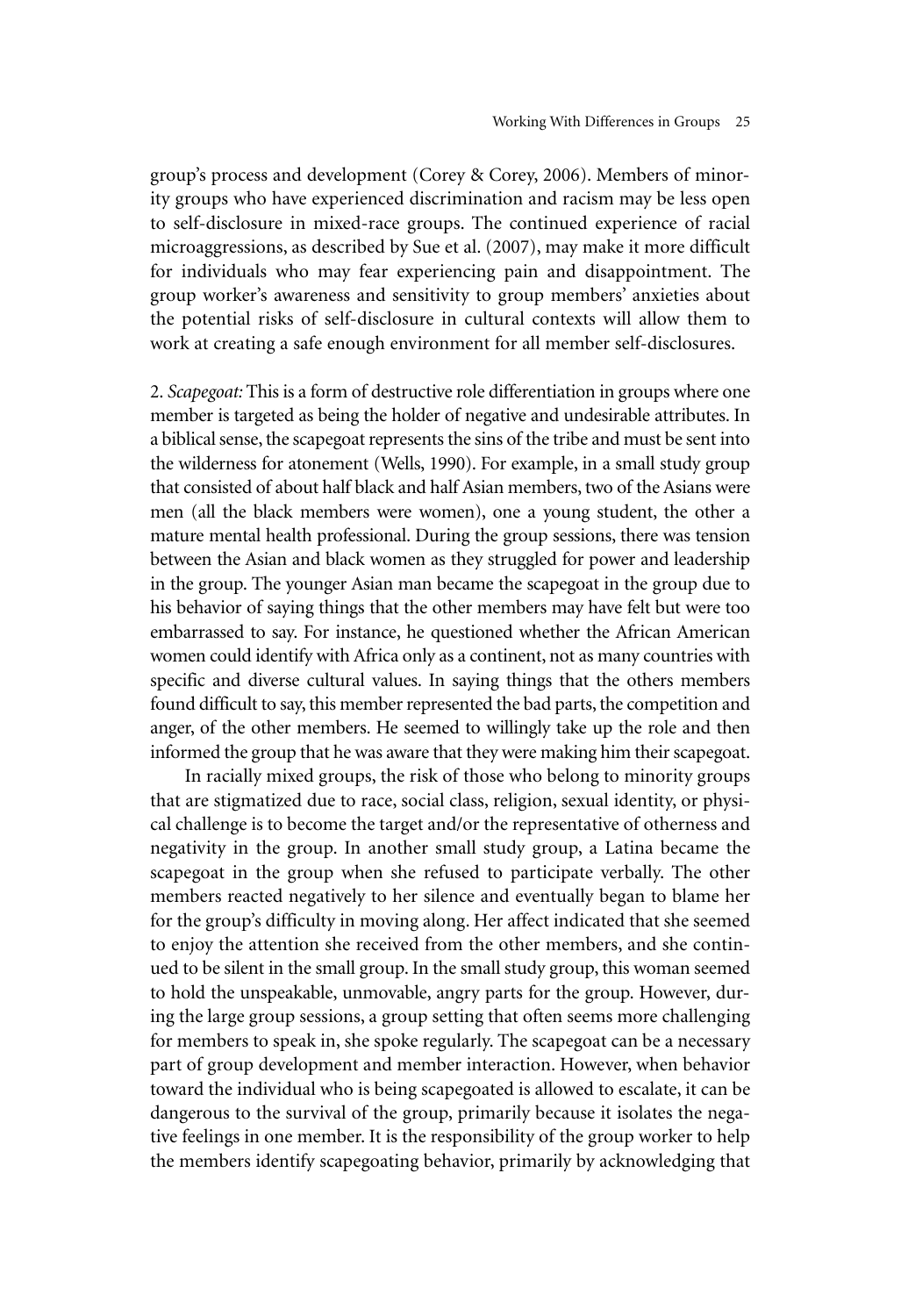#### 26—RACIAL AND CULTURAL DYNAMICS IN GROUP AND ORGANIZATIONAL LIFE

it is occurring and identifying projective processes within the group that contribute to this type of behavior. The members need to have assistance in taking back projections and freeing the member who is being scapegoated from assuming full responsibility for the negative feelings and anxiety experienced by the group (Wells, 1990).

3. *Confrontation:* Confrontation in groups is usually done with the goal of increasing awareness and initiating change (Kline, 2003). However, it is a powerful tool that can elicit defensiveness, especially when it is done in a manner that is perceived as aggressive and/or hostile. The power differential and historical differences that serve as a backdrop for racial and culturally mixed groups require the group worker to be unafraid to confront members who are from different social identity groups. However, confrontation must be done with respect, awareness, and an openness to explore how members may perceive the confrontation.

4. *Maintaining confidentiality:* Confidentiality refers to the right of group members to discuss their feelings and thoughts in the group with the expectation that others will not disclose this information outside the group (Gladding, 2003). The psychological risk in racially and culturally mixed groups is the pull to discuss fears and difficult experiences in the group with those of similar backgrounds and values outside the group. It is the group worker's responsibility to inform members of the importance of confidentiality at the outset of the group and to model this behavior as a way of setting a group norm (Corey & Corey, 2006). While confidentiality is noted as one of the keystones for effective group work, ACA's *Code of Ethics and Standards of Practice* (1995), Section B, states that group workers must inform group members that confidentiality cannot be guaranteed. The group worker is also responsible for informing group members of the consequences of not maintaining confidentiality, that it is inappropriate, and that it is possibly hurtful to members.

5. *Inadequate leadership:* As noted by Corey and Corey (2006), the lack of adequate training is perhaps the greatest risk. Those who are not aware of their own biases and have little knowledge of themselves as racial and cultural beings are less prone to develop awareness and knowledge of others (McRae & Johnson, 1991). This lack of awareness and knowledge will make it more difficult to recognize the boundaries of one's own multicultural competence. The risk of inadequate training is the possibility of perpetuating and colluding in situations where racial and cultural microaggressions can do harm to group members. Although it is impossible to eliminate all possible risks in groups, it is essential that members be made aware of potential risks and that the group worker strive to create a group environment that does not promote risks (Corey & Corey, 2006).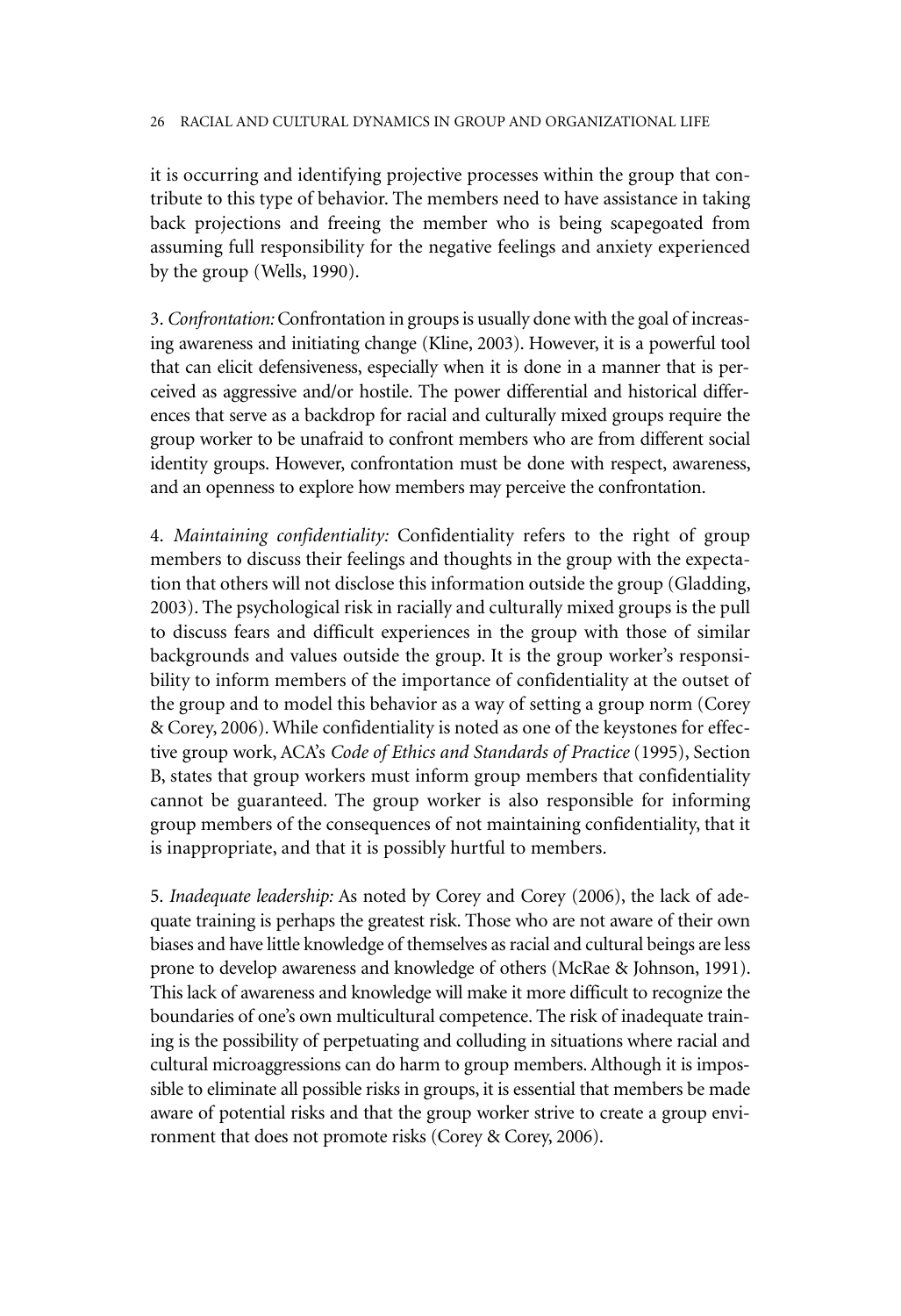# **Summary**

In this chapter, we have discussed multicultural responsibility and ethics, as well as ethical behavior such as beneficence, nonmaleficence, autonomy, justice, fidelity, and ethical issues related to the training of mental health professionals. Role clarity and leader values as well as dual relationships and informed consent have been considered. Potential psychological risks, such as self-disclosure, scapegoating, and confrontation, that need to be considered in therapeutic groups were outlined. Ethical behavior has been examined as it relates to racial-cultural dynamics in groups, noting the importance of developing competencies that include awareness, knowledge, and skills in working across differences.

### **QUESTIONS FOR REVIEW AND DISCUSSION**

- 1. Referring to the case vignette presented at the beginning of the chapter, discuss the options of the student and the professor. What options do you think would be most appropriate and why?
- 2. What are the five principles that serve as the foundation for the ethical codes, and how are they related to working with diverse groups?
- 3. What is multicultural responsibility? How does it relate to ethical behavior?
- 4. How do the AKRI competencies contribute to our understanding of ethical behavior?
- 5. What are some important ethical considerations when working with group members who come from different racial cultural backgrounds?

# **KEY TERMS AND CONCEPTS**

| Autonomy                     | Multiculturalism and ethical quidelines |
|------------------------------|-----------------------------------------|
| Beneficence                  | Nonmaleficence                          |
| Ethical issues in group work | Principles of ethical behavior          |
| Fidelity                     | Psychological risks                     |
| Informed consent             | Role clarity and leader values          |
| lustice                      | Training                                |
| Multicultural responsibility |                                         |
|                              |                                         |